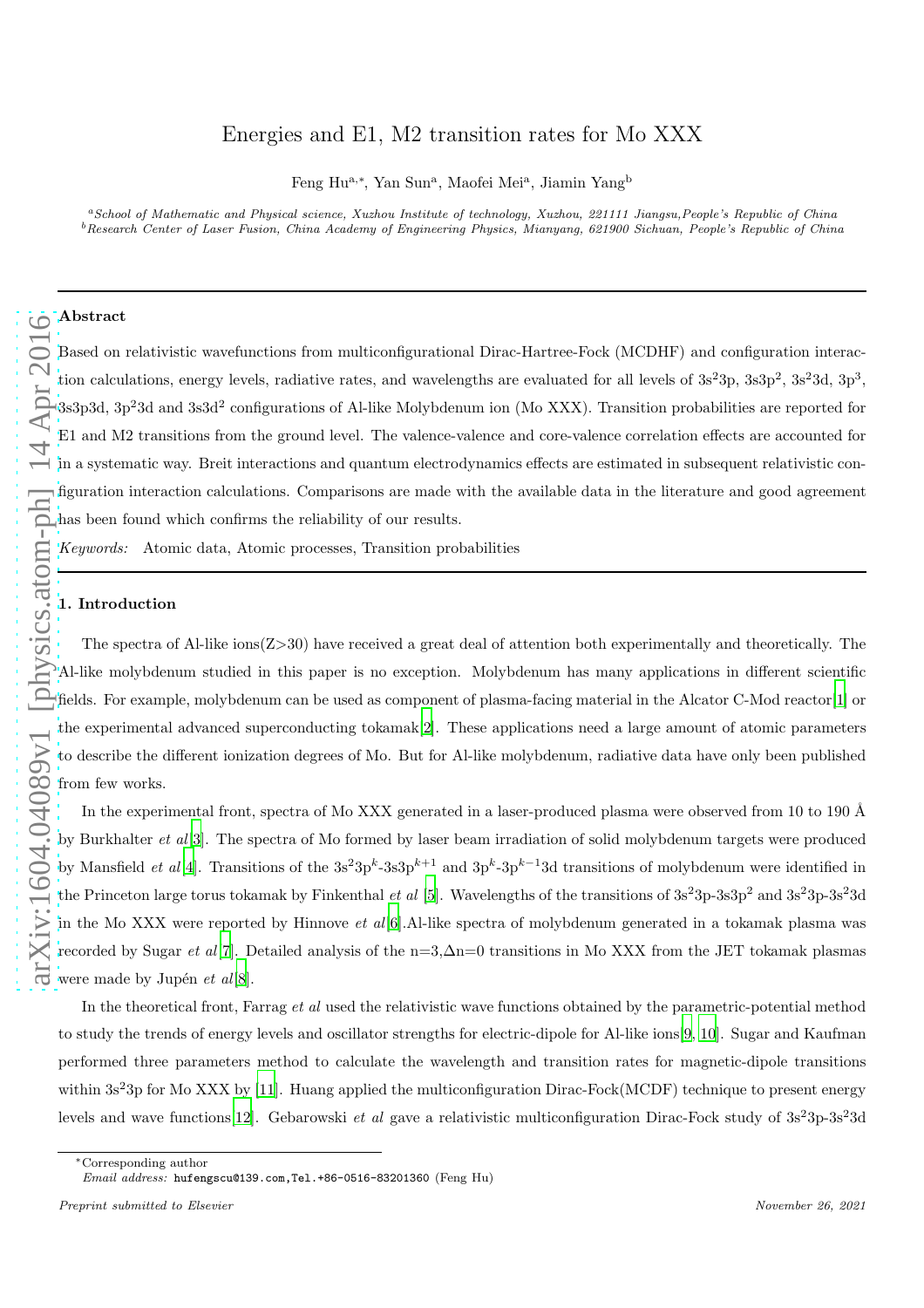transition in aluminum isoelectronc sequence [\[13\]](#page-6-9). Lavin *et al* reported theoretical oscillator strengths for  $3s^23p^2P$ - $3s^23d$  2D,  $3s^23p$  <sup>2</sup>P-3s<sup>2</sup>4s <sup>2</sup>S and  $3s^24s$  <sup>2</sup>S-3s<sup>2</sup>4p <sup>2</sup>P using the quantum defect orbital method (QDO) and its relativistic counterpart (RQDO)[\[14](#page-6-10)]. Charro et al analysed the trends in E2 and M1 transition rates between  $3p_{3/2}$  and  $3p_{1/2}$ levels in  $3s^23p^k$  systems using RQDO method<sup>[\[15](#page-6-11)]</sup>. Safronova *et al* displayed a computation of relativistic many body calculations of electric-dipole properties for  $n=3$  in Al-like ions[\[16\]](#page-6-12). Hao *et al* investigated the energy levels in Al-like ions by using the Multiconfiguration Dirac-Hartree-Fock(MCDHF) method[\[17](#page-6-13)].

Träbert conducted a critical assessment of theoretical calculations of structure and transition probabilities from a experimenter's view[\[18](#page-6-14)]. He pointed out that new computations can match measurement, fill gaps and suggest revisions closely with almost spectroscopic accuracy. And these citations of theoretical work as well as the ones for experimental data are certainly incomplete. For example, limited energy levels and transitions were considered[\[17](#page-6-13)], or limited transitions  $3s^23p-3s^2p^2[17]$  $3s^23p-3s^2p^2[17]$  and  $3s^23p-3s^23d[13]$  $3s^23p-3s^23d[13]$ . So in this paper, the large-scale multiconfiguration Dirac-Hartree-Fock(MCDHF) method is performed to calculate the E1, and M2 wavelengths, oscillator strengths, transition probabilities and fine-structure levels for Mo XXX using the new release[\[19\]](#page-6-15) of the GRASP2K code[\[20](#page-7-0)]. Eight configurations  $(1s^22s^22p^6)3s^23p$ ,  $3s3p^2$ ,  $3s^23d$ ,  $3p^3$ ,  $3s3p3d$ ,  $3p^23d$ ,  $3s3d^2$  and  $3p3d^2$  are included in this calculation. On the basis of our previous work $[21, 22]$  $[21, 22]$  $[21, 22]$ , in this paper, the valence-valence(VV) and core-valence(CV) correlation effects are taken into account in a systematic way. Breit interactions and quantum electrodynamics(QED) effects have been added. This computational approach enables us to present a consistent and improved data set of all important transitions of the Mo XXX spectra, which are useful for identifying transition lines in further investigations.

## 2. Method

## 2.1. Theory

The MCDHF method has recently been described in great detail by Grant[\[23\]](#page-7-3). Hence we only repeat the essential features here. Starting from the Dirac-Coulomb Hamiltonian

$$
H_{DC} = \sum_{i=1}^{N} (c\alpha_i \cdot \mathbf{p}_i + (\beta_i - 1)c^2 + V_i^N) + \sum_{i>j}^{N} \frac{1}{r_{ij}}
$$
(1)

where  $V^N$  is the monopole part of the electron-nucleus Coulomb interaction, the atomic state functions (ASFs) describing different fine-structure states are obtained as linear combinations of symmetry adapted configuration state functions (CSFs)

<span id="page-1-0"></span>
$$
|\gamma JM_J\rangle = \sum_{j=1}^{N_{CSFs}} c_j |\gamma_j JM_J\rangle \tag{2}
$$

In the expression above J and  $M_J$  are the angular quantum numbers.  $\gamma$  denotes other appropriate labeling of the configuration state function, for example parity, orbital occupancy, and coupling scheme. The configuration state functions are built from products of one-electron Dirac orbitals. In the relativistic self-consistent field (RSCF) procedure both the radial parts of the Dirac orbitals and the expansion coefficients are optimized to self-consistency. The Breit interaction

$$
H_{Breit} = -\sum_{i < j}^{N} [\alpha_i \cdot \alpha_j \frac{\cos(\omega_{ij} r_{ij}/c)}{r_{ij}} + (\alpha_i \cdot \nabla_i)(\alpha_j \cdot \nabla_j) \frac{\cos(\omega_{ij} r_{ij}/c) - 1}{\omega_{ij}^2 r_{ij}/c^2}] \tag{3}
$$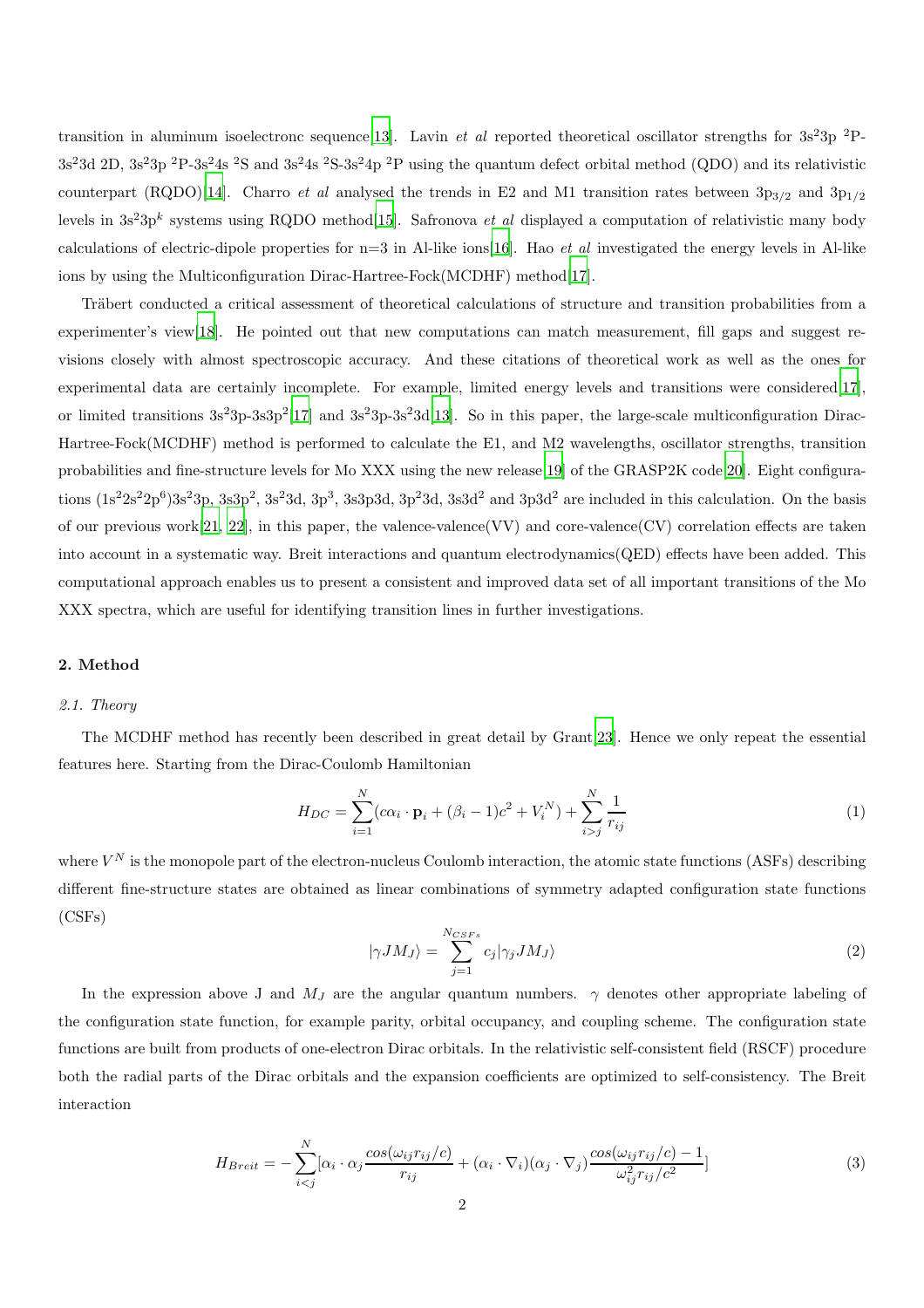as well as leading quantum electrodynamic (QED) corrections can be included in subsequent relativistic configuration interaction (RCI) calculations[\[24\]](#page-7-4). Calculations can be done for single levels, but also for portions of a spectrum in the extended optimal level (EOL) scheme, where optimization is on a weighted sum of energies[\[25](#page-7-5)] . Using the latter scheme a balanced description of a number of fine-structure states belonging to one or more configurations can be obtained in a single calculation.

## 2.2. Generation of configuration expansions

Different correlations were included into the calculation in a systematic approach. The correlation energy is defined as the energy difference between the exact solution to the Dirac equation and the DF solution. The contribution from different types of correlation then can be defined as the energy difference between the solution including the particular correlation under investigation and the DF solution. To classify the correlation, the atomic electrons can be divided into two parts: valence electrons and core electrons[\[23\]](#page-7-3). As a result, the correlation between the valence electrons is defined as valence correlation (VV), and the correlation between the valence electrons and core electrons is defined as core-valence correlation (CV)[\[23](#page-7-3)].

It is, from some perspectives, desirable to perform separate calculations for each of the studied atomic states. This approach, however, is impractical and time consuming. Instead the atomic state functions for a number of closely spaced levels were determined together in the so-called extended optimal level (EOL) procedure[\[25\]](#page-7-5). To account for the close degeneracy between  $3s^23p$  and  $3s3p^2$ , the atomic state functions for  $3s^23p~^2P_{1/2}^o$  and  ${}^2P_{3/2}^o$ ,  $3s3p^2~^4P_{1/2,3/2,5/2}$ ,  ${}^2P_{1/2,3/2,5/2}$ ,  ${}^{2}D_{3/2,5/2}$  and  ${}^{2}S_{1/2}$ , were determined simultaneously. In the remaining cases atomic state functions for levels belonging to the same configuration were grouped together.

In the MCDHF approach, the correlation is represented by different constraints on the generation of the CSFs included in equation [2.](#page-1-0) If we only include the VV, the core electrons are kept fixed in all the CSFs generated. To include CV, we allow one of the core electrons to be excited to generate the CSFs.

#### 2.3. Calculation procedure

As a starting point MCDHF calculations in the EOL scheme were performed for each group of atomic states using configuration expansions including all lower states of the same J symmetry and parity, and a Dirac-Coulomb version was used, for the optimization of the orbitals, including Breit corrections in a final configuration interaction calculation[\[23](#page-7-3)]. To build a CSF expansion, the restrictive active space methods were also used. The idea of the active space methods is to consider only electrons from the active space and to excite them from the occupied orbitals to unoccupied ones. The orbital was increased systematically in order to monitor the convergence of the calculation. Since the orbitals with the same principal quantum number n often have similar energies, the active set is usually enlarged in steps of orbital layers. It is convenient to refer to the  $\{1s, 2s, 2p\}$  set of orbitals as the n = 2 orbital layer,  $\{1s, 2s, 2p, 3s, 3p, 3d\}$  as the n  $=$  3 layer, etc. Larger orbital sets can result in a considerable increase of computational time required for the problem, and appropriate restrictions may be necessary. We divided up the calculations into two parts, one where we optimized a set of orbitals for the even states and one for the odd states, i.e. the upper and lower states were described by two independently optimized sets of orbitals. Because of this we had to use biorthogonal transformation [\[26](#page-7-6)] of the atomic state functions to calculate the transition parameters.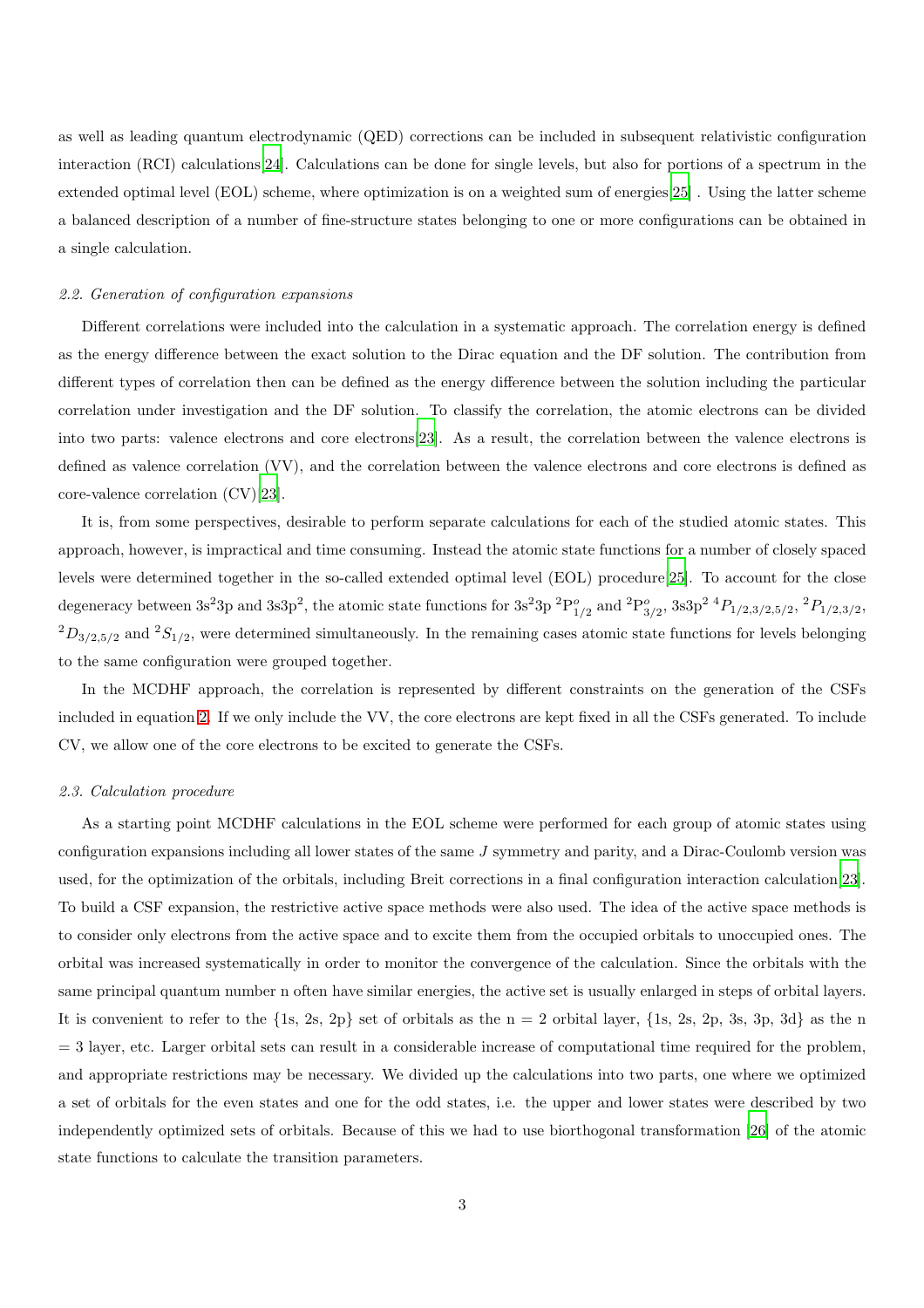In our calculations, we generate the CSFs using the active space approach, we do this by exciting electrons from the spectroscopic reference configuration to a set of orbitals called the active set (AS). The active set is a set of orbitals which are all orbitals except those common to all CSFs, and it defines the CSFs included in the ASF. We increase the AS in a systematic way to ensure the convergence of the atomic parameters under consideration.

Some tests were undertaken for Mo XXX, to determine what sort of corrections is necessary to be included in our calculation. First, we only included the VV . In subsequent calculations, the CV correction due to the 1s, 2s, and 2p orbitals was successively included. The results of these tests show CV makes significant changes to the calculations and cannot be ignored. Furthermore, the largest contribution is due to the CV correction from the 2p orbitals, and the correction from the 1s and 2s CV correction is very small. Thus, like our previous papers, we only include the CV of 2p in calculation.

The similar calculation procedure have been introduced in ref[\[22\]](#page-7-2). For Al-like ions, the ground and first excited configurations are  $3s^23p$ , and  $3s^2p^2$  respectively. In the first step, the active set(AS) is

$$
AS1 = \{3s, 3p, 3d\} \tag{4}
$$

Then, the active set was increased in the way shown as follows:

$$
AS2 = AS1 + \{4s, 4p, 4d, 4f\}
$$
\n<sup>(5)</sup>

$$
AS3 = AS2 + \{5s, 5p, 5d, 5f, 5g\} \tag{6}
$$

$$
AS4 = AS3 + \{6s, 6p, 6d, 6f, 6g\} \tag{7}
$$

The VV and CV used different active set, here we discussed each clearly.

Here, in our VV method, we set  $1s^2 2s^2 2p^6$  as our core electrons in the calculation. Then we considered to increase the principal quantum number n, and optimized the orbitals AS1, AS2, AS3, and AS4.

In CV model, the core electrons is  $1s^22s^22p^5$ , then we optimized the layer by n. We generate the CSFs of the form of  $1s^22s^22p^5ASn$ , n=1-4. Also, the CSFs of CV have the form of  $1s^22s^12p^6ASn$ , n=1-4.

#### 3. Results and discussion

The success of a calculation relies on a judiciously chosen configuration expansion[\[27](#page-7-7)]. To ensure the convergence of a calculated expectation value within a certain correlation model, the configuration expansion must be enlarged in a systematic way. A very efficient way of doing this is to use the active set approach, where jj -coupled configuration state functions of a specified parity P and angular momentum. J symmetry are generated by excitations from one or more reference configurations to an active set of orbitals. The convergence of the atomic property can then be studied as a function of the size of the active set. The GRASP2K procedure JJ2LSJ[\[19\]](#page-6-15) was used for the transformation of ASFs (atomic state functions) from a jj-coupled CSF basis into a LSJ-coupled CSF basis[\[28\]](#page-7-8) for the results. The calculated energy levels (in cm<sup>-1</sup>) are shown in descending order in table [A](#page-10-0) where also comparisons with experimental results obtained from NIST levels[\[29\]](#page-7-9) and theoretical values from Hao [\[17](#page-6-13)] are included. Our calculated level energies for Mo XXX agree well with the NIST levels. As can be seen from table [A,](#page-10-0) the VV correlations have converged when  $n=7$ , whereas for CV, the principal number has been limited to  $n=6$ . There are two reasons for this, one is the convergence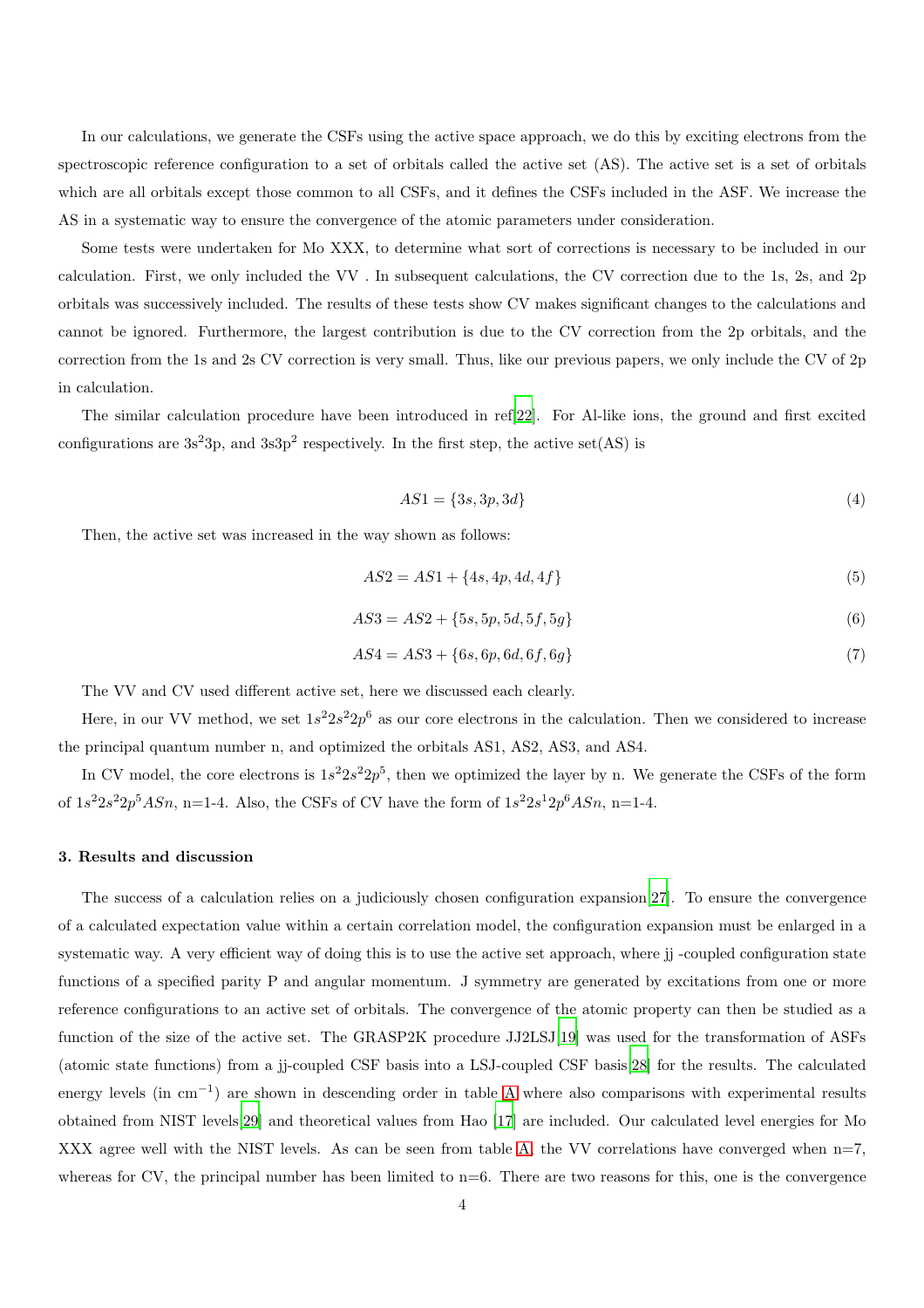as mentioned above. The other is the contribution from  $n=6$  less than  $0.04\%$  (CV). From table [A,](#page-10-0) we can see that the core-valence correlation is important in determining the energy of the calculated levels. The difference can be decreased to only 122 cm<sup>-1</sup>. Our CV results agree better with experimental results than Hao's results, which only 3s<sup>2</sup>3p and 3s3p<sup>2</sup> configurations were considered in the calculation. Energies for all 129 levels and splitting are listed in table [1.](#page-10-0)

Dirac-Fock wave functions with a minimum number of radial functions are not sufficient to represent the occupied orbitals. Extra configurations have to be added to adequately represent electron correlations (i.e., mixing coefficients). These extra configurations are represented by CSFs and must have the same angular momentum and parity as the occupied orbital[\[30](#page-7-10)]. For instance, the level  $1s^2 2s^2 2p^6 3s^2 3p(^2P_1^ 1/2$ ) is represented by 0.9913 of  $1s^22s^22p^63s^23p(^2P^{-1}_{1/2})$  $t_{1/2}^{-}$ and 0.0890 of  $1s^22s^22p^63p^3(^2P_{1/2}^ \sum_{1/2}^{1}$ . The mixing coefficients for the wave functions of some calculated levels are shown in Table [B.](#page-8-0) The most important contributions to the total wave function of a given level are those from the same configuration. For example, the configuration-mixed wave function for the  $1s^22s^22p^63s3p^2(^4P_{1/2}$  )level is represented as  $3s3p^2(^4P_{1/2})=0.96$   $3s3p^2(^4P_{1/2})+0.36$   $3s3p^2(^2S_{1/2})$ 

where 0.96 and 0.36 are the configuration mixing coefficients. Coefficients from less than 0.10 were calculated but are not explicitly given. Expansion coefficients for several levels from NIST [\[29](#page-7-9)] are listed in Table [B](#page-8-0) for comparison. Also, the contribution from each level were listed in table [B.](#page-8-0) Take the  $1s^2 2s^2 2p^6 3s^3 p^2(^4P_{1/2})$  for example,  $3s^3 p^2(^4P_{1/2})=0.83$  $3s3p^2(^4P_{1/2})+0.13$   $3s3p^2(^2S_{1/2})$ , where 0.83, and 0.13 are contributions. Clearly, the present and the previous [\[29\]](#page-7-9) results are very close to one another in the description of the configuration-interaction wave functions. Because of the strong mixing, our original results for levels 9 and 11 were  $3s3p^2(^2P_{3/2})$  and  $3s^23d(^2D_{3/2})$ , which were different from experimental results. According to the NIST results, we adjusted the levels 9 and 11 to  $3s^23d(^2D_{3/2})$  and  $3s3p^2(^2P_{3/2})$ . For more complex systems it sometimes happens that two the same dominating LSJ term. The two levels will then get the same quantum labels in our output. The levels 15 and 31, levels 29 and 30, levels 38 and 40, levels 44 and 69, levels 48 and 60, levels 52 and 61, levels 56 and 79, levels 68 and 70, levels 72 and 73, levels 74 and 81, levels 88 and 92, levels 91 and 108, levels 93 and 106, levels 96 and 104 were the case, and the corresponding term were given by the main contribution.

A comparison between the present wavelengths and other published experimental results[\[29](#page-7-9)] and theoretical results[\[12,](#page-6-8)  $17$  is shown in table [C.](#page-9-0) The accuracy of calculated CV wavelengths (in  $\AA$ ) relative to measurements can be assessed from table [C,](#page-9-0) where the agreement is within 0.2Å for all available transitions except the transition 1-3  $3s^23p(^1P^o_{1/2})$  $3s3p^2(^4P_{1/2})$ .  $3s^23p(^1P_{3/2}^o)$ -3s3p<sup>2</sup> $(^2D_{3/2})$  with a calculated wavelength  $\lambda$ =140.76 Å, which deviates from the measurement by about 0.01 Å. The quoted experimental wavelength uncertainties are between 0.01Å∼ 0.03Å. So the deviations actually reflect the estimated errors in the wavelengths. The difference between VV results and experimental results is the range of  $0.08\AA\sim 1.26\AA$ . Though a full set of transitions connecting to excited levels  $(3s^23p)$  ground levels of Al-like Mo were performed by Huang [\[12](#page-6-8)], but we didn't use these data for comparison. Because of the level identification, Huang's results were different from ours and NIST. For example, wavelength for  $3s^23p(^1P^o_{1/2})$ -3s3p<sup>2</sup> $(^2S_{1/2})$  is 91.14 Å by us, while this wavelength corresponded to the  $3s^23p(^1P^o_{1/2})-3s3p^2(^2P_{3/2})$  by Huang.

In appendix A, many more Mo XXX E1 transitions in the soft X-ray region are listed than in any of the previous studies. The transition rate, the weighted oscillator strength and the line strength are given in Coulomb (velocity) and Babushkin (length) gauges. Also, for the electric transitions the relative difference(dT)( $dT = abs(A_l - A_v)/max(A_l, A_v)$ ) between the transition rates in length and velocity gauges are given. A value close to  $dT=0$  for an allowed transition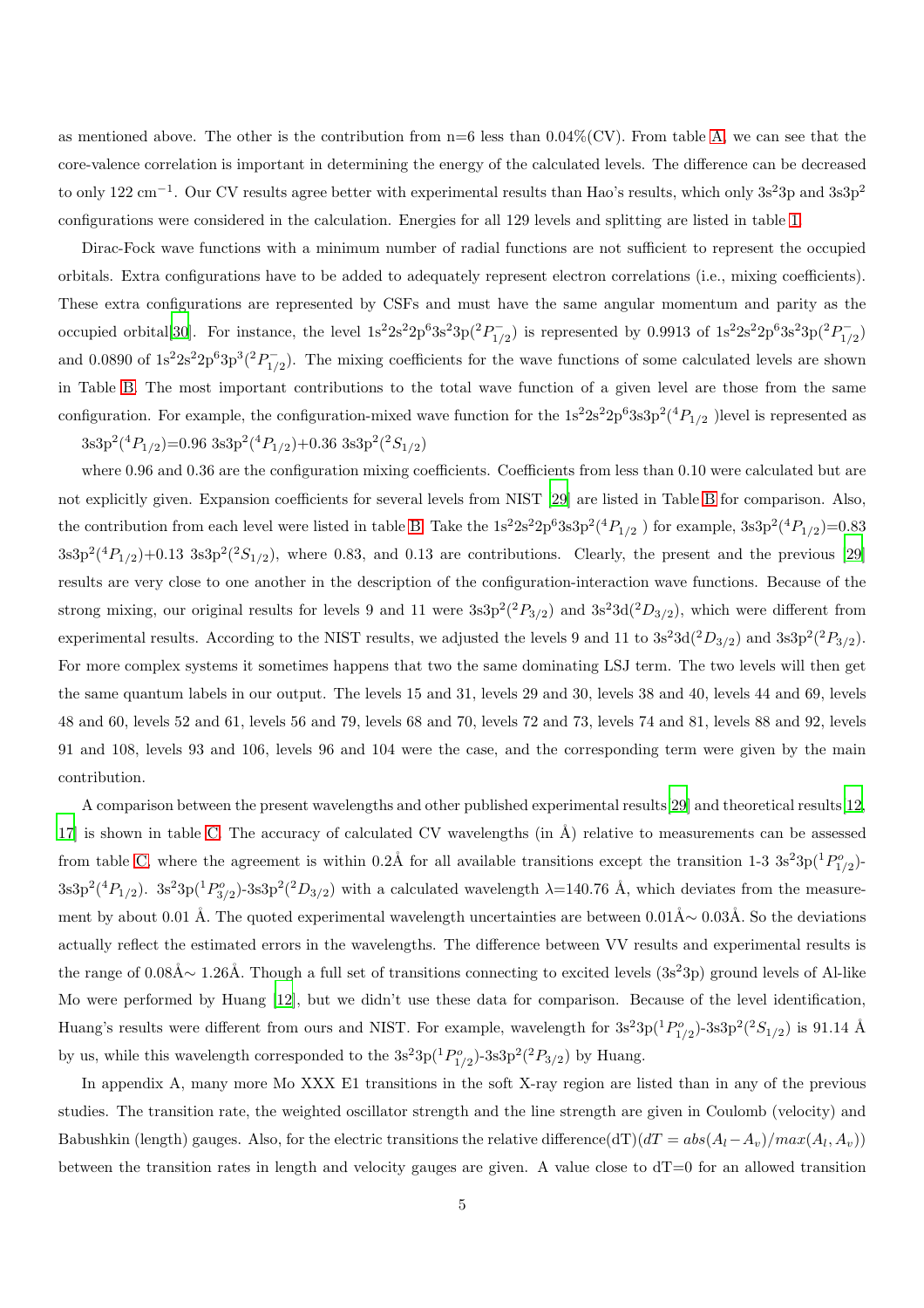is a known accuracy indicator[\[31](#page-7-11)]. In many cases the values are reasonably close to 0 but in other cases, for example the 15-81,  $3p^3$   $^2D_{1/2}$ -  $3s3d^2$   $(^3P_2)^2P_{1/2}$  transition, the difference can be larger than 0.9. In particular, our calculations presented in appendix A provide comprehensive new data for M2 transitions for Mo XXX, which no existent data for public. This will help with the identification of spectral lines of Mo XXX.

## 4. Summary

MCDHF and RCI calculations for  $3s^23p$ ,  $3s3p^2$ ,  $3s^23d$ ,  $3p^3$ ,  $3s3p3d$ ,  $3p^23d$  and  $3s3d^2$  configurations of Al-like Molybdenum are presented. Fine structure energy levels, oscillator strengths, line strengths, transition probabilities and wavelengths for transitions among levels belonging to these levels are performed. The valence-valence and core-valence correlation effects are accounted for in a systematic way. The calculated energy levels and weighted oscillator strengths with core-valence correlation effect show a good agreement with both theoretical and experimental data from the literature. The computed wavelengths are almost spectroscopic accuracy, aiding line identification in spectra. Uncertainties of the transition ares are estimated by  $dT$ , as suggested by Ekman *et al*[\[31\]](#page-7-11). For most of the strong transitions,  $dT$  is below 0.1. For the weaker transitions, dT is somewhat larger, can up to 0.99. In addition, we have obtained some new and previously unpublished energy levels for this ion. Our results are useful for many applications such as controlled thermonuclear fusion, laser and plasma physics as well as astrophysics.

#### Acknowledgments

This work was supported by the National Natural Science Foundation of China (Grant No.11304266), Special Foundation for theoretical physics Research Program of China(Grant No.11547145) and Xuzhou Institute of technology(Grant No.XKY2015101).

## Appendix A

All the E1 and M2 transition data in the supplementary content. All the results are from CV calculations.

## Appendix B Supplementarydata

Supplementary data associated with this article can be found in the online version.

## References

- <span id="page-5-0"></span>[1] Malcheva G, Blagoev K, Mayo R, Ortiz M, Xu HL, Svanberg S, Quinet P and Biémont E. Radiative Lifetimes and Transition Probabilities of Astrophysical Interest in Zr II. Mon. Not. R. Astron. Soc. 2006; 367(2): 754-762
- <span id="page-5-1"></span>[2] Liu ZX, Gao X, Liu SC, Ding SY, Xia TY, Zhang T, Zhang SB, Wang YM, Han X, Li YG. H-mode power threshold and confinement in a molybdenum wall with different magnetic configurations on the EAST tokamak. J. Phys. B: At. Mol. Opt. Phys. 2010; 43(8):085004
- <span id="page-5-2"></span>[3] Burkhalter PG, Reader J, and R. D. Cowan. Spectra of Mo XXX, XXXI, and XXXII from a laser-produced plasma. J. Opt. Soc. Am. 1977; 67(11): 1521-1525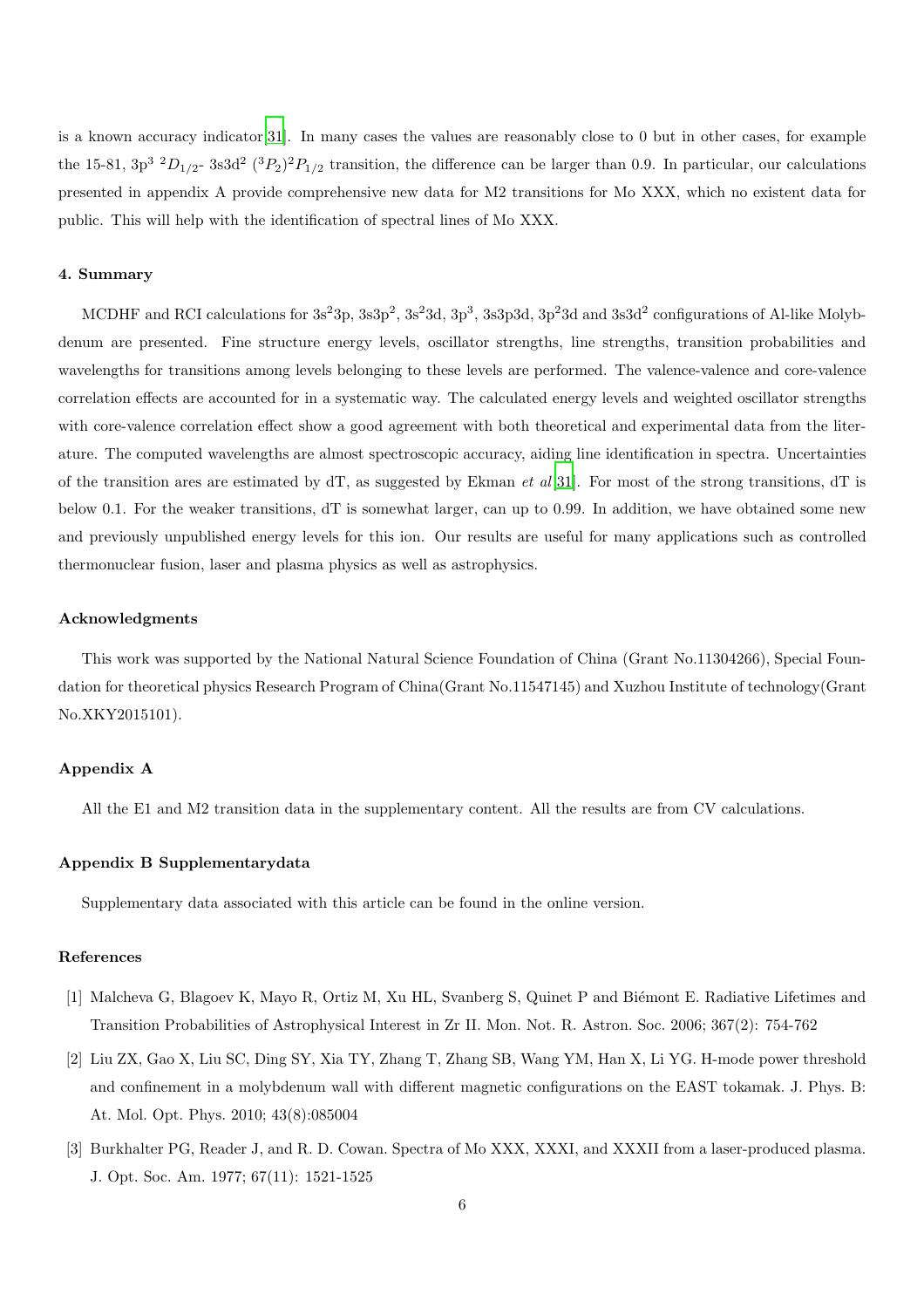- <span id="page-6-0"></span>[4] Mansfield MWD, Peacock NJ, Smith CC, Hobby MG, and Cowan RD. The XUV spectra of highly ionized molybdenum. J. Phys. B. 1978; 11(9): 1521-1544
- <span id="page-6-1"></span>[5] Finkenthal M, Stratton BC, Moos HW, Hodge WL, Suckewer S, Cohen S, Mandelbaum P, and Klapisch M. Spectra of highly ionised zirconium and molybdenum in the  $60-150$  Å range from PLT tokamak plasmas. J. Phys. B. 1985; 18(22): 4393-4402
- <span id="page-6-2"></span>[6] Hinnov E, Boody F, Cohen S, Feldman U, Hosea J, Sato K, Schwob JL, Suckewer S, and Wouters A. Spectrum lines of highly ionized zinc, germanium, selenium, zirconium, molybdenum, and silver injected into Princeton Large Torus and Tokamak Fusion Test Reactor tokamak discharges. J. Opt. Soc. Am. B. 1986; 3(10): 1288-1294
- <span id="page-6-3"></span>[7] Sugar J, Kaufman V, and Rowan WL. Aluminumlike spectra of copper through molybdenum. J. Opt. Soc. Am. B. 1988; 5(10): 2183-2189
- <span id="page-6-4"></span>[8] Jup´en C, Denne B and Martinson I. Transitions in Al-like, Mg-like and Na-like Kr and Mo, Observed in the JET Tokamak. Phys. Scr. 1990; 41(5): 669-674
- <span id="page-6-5"></span>[9] Farrag A, Luc-Koenig E, and Sinzelle J. Systematic trends of the relativistic energy levels and oscillator strengths for electric dipole transitions within the ground complex of aluminum-like ions. J. Phys. B. 1981; 14(18): 3325-3344
- <span id="page-6-6"></span>[10] Farrag A, Luc-Koenig E, and Sinzelle J. Electric-dipole transition probabilities of Al-like ions. At. Data Nucl. Data Tables. 1982; 27(6): 539-616
- <span id="page-6-7"></span>[11] Sugar J, and Kaufman V. Predicted wavelengths and transition rates for magnetic-dipole transitions within  $3s^23p^n$ ground configurations of ionized Cu to Mo. J. Opt. Soc. Am. B. 1984; 1(2): 218-223
- <span id="page-6-8"></span>[12] Huang KN. Energy-level scheme and transition probabilities of Al-like ions. At. Data Nucl. Data Tables. 1986; 34(1): 1-77
- <span id="page-6-9"></span>[13] Gebarowski, Migdaíek J, and Bieron JR. Relativistic multiconfiguration Dirac-Fock study of  $3s^23p-3s^23d$  transition in aluminum isoelectronic sequence. J. Phys. B. 1994; 27(15): 3315-3324
- <span id="page-6-10"></span>[14] Lavin C, Alvarez AB, and Martín I. Systematic in the relativistic oscillator strengths for fine-structure transitions in the aluminum isoelectronic sequence. J. Quant. Spectrosc. Radiat. Transfer. 1997; 57(6): 831-845
- <span id="page-6-11"></span>[15] Charro E, López-Ferrero S, and Martín I. Trends in E2 and M1 transition rates between  $3p_{3/2}$  and  $3p_{1/2}$  levels in  $3s<sup>2</sup>3p<sup>k</sup>$  systems. Astron. Astrophys. 2003; 406(2):741-749
- <span id="page-6-12"></span>[16] Safronova UI, Sataka M, Albritton JR, Johnson WR, and Safronova MS. Relativistic many-body calculations of electric-dipole lifetimes, transition rates, and oscillator strengths for  $n = 3$  states in Al-like ions. At. Data Nucl. Data Tables. 2004; 84(1): 1-83
- <span id="page-6-13"></span>[17] Hao LH, Jiang J and Hou HJ. Effects of valence-valence, core-valence, and core-core correlations on the fine-structure energy levels in Al-like ions. Phys. Rev. A. 2010; 81(2): 022502
- <span id="page-6-14"></span>[18] Träbert E. Critical assessment of theoretical calculations of atomic structure and transition probabilities: An Experimenters View. Atoms. 2014; 2(1):15-85
- <span id="page-6-15"></span>[19] Jönsson P, Gaigalas G, Bieron J, Fischer CF and Grant IP. New version: Grasp2K relativitistic atomic structure package. Comput. Phys. Commun 2013; 184(9): 2197-2203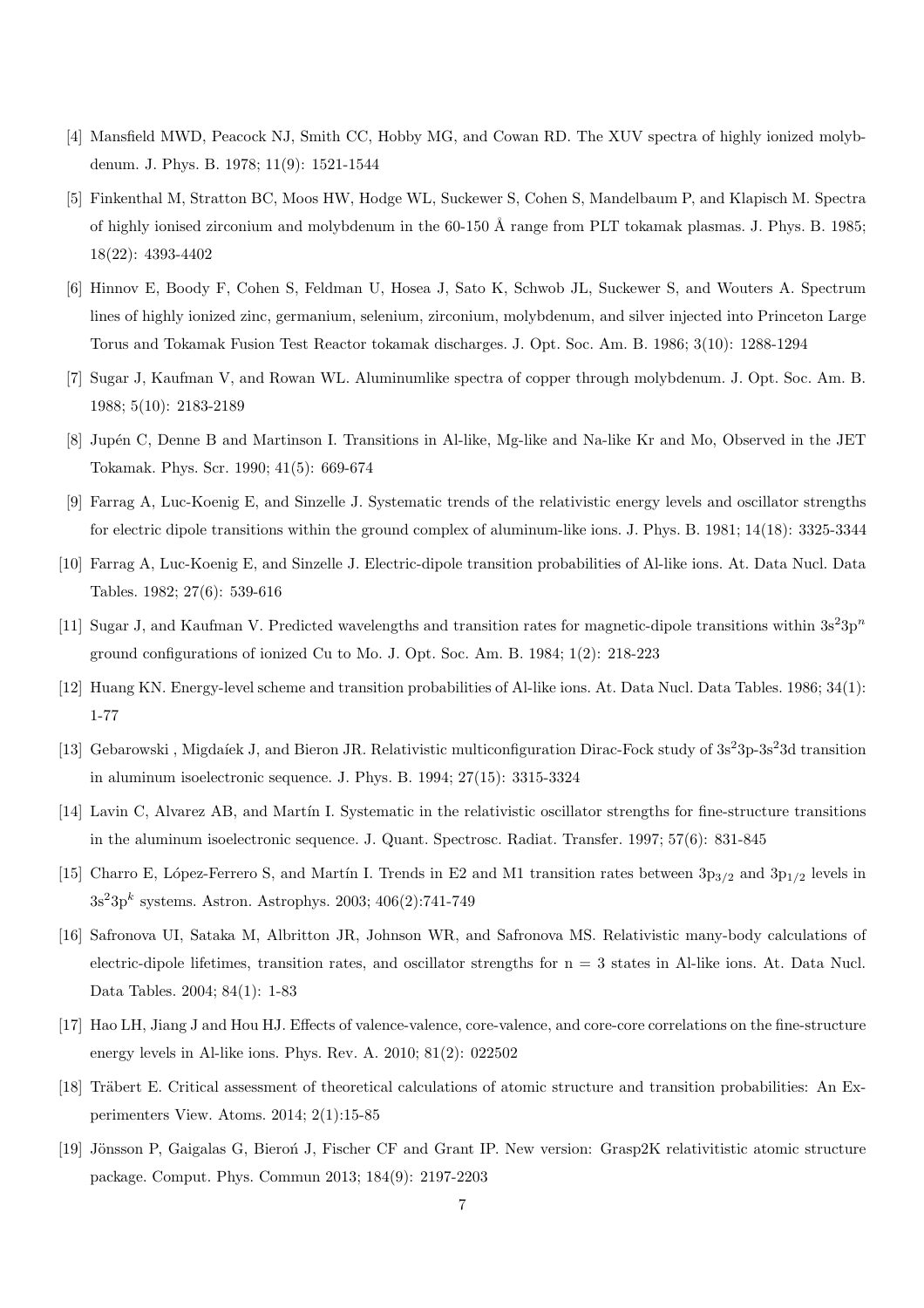- <span id="page-7-0"></span>[20] Jönsson P, He X, Fischer CF and Grant IP. The Grasp2K relativitistic atomic structure package. Comput. Phys. Commun 2007; 177(7): 597-622
- <span id="page-7-1"></span>[21] Hu F, Jiang G, Yang JM, Wang CK, Zhao XF and Hao LH. Effects of valence-valence, core-valence and core-core correlations on the fine-structure energy levels in Zn-like ions. Eur. phys. J. D 2011; 61(1): 15-20
- <span id="page-7-2"></span>[22] Hu F, Wang CK, Yang JM, Jing LF, Chen SB, Jiang G, Liu H and Hao LH. Multiconfiguration Dirac-Fock calculations on multi-valence-electron systems: Benchmarks on Ga-like ions. Phys Rev A, 2011; 84(4): 042506
- <span id="page-7-3"></span>[23] Grant IP. Relativistic Quantum Theory of Atoms and Molecules, Springer, New York, 2007.
- <span id="page-7-4"></span>[24] McKenzie BJ, Grant IP, Norrington PH. A program to calculate transverse Breit and QED corrections to energy levels in a multiconfiguration Dirac-Fock environment. Comput. Phys. Commun 1980; 21(2): 233-246
- <span id="page-7-5"></span>[25] Dyall KG, Grant IP, Johnson CT, Parpia FA and Plummer EP. GRASP: a general-purpose relativistic atomic structure program. Comput. Phys. Commun 1989; 55(3): 425-456
- <span id="page-7-6"></span>[26] Olsen J, Godefroid MR, Jonsson P, Malmquist PA and Fischer CF. Transition probability calculations for atoms using nonorthogonal oribitals. Phys.Rev.E. 1995; 52(4): 4499-4508
- <span id="page-7-7"></span>[27] Sturessona L, Jönsson P, Fischer CF. JJGEN: A flexible program for generating lists of j-coupled configuration state functions. Comput. Phys. Commun. 2007; 177(6): 539-550e
- <span id="page-7-8"></span>[28] Nazé C, Gaidamauskasb E, Gaigalasb G, Godefroida M, Jönsson P. Ris3: A program for relativistic isotope shift calculations. Comput. Phys. Commun. 2013; 184(9): 2187-2196
- <span id="page-7-9"></span>[29] Kramida A, Ralchenko Y, Reader J, and NIST ASD Team (2014). NIST Atomic Spectra Database (ver. 5.2), [Online]. Available:<http://physics.nist.gov/asd> [2015, April 9]. National Institute of Standards and Technology, Gaithersburg, MD.
- <span id="page-7-10"></span>[30] Gillaspy J. Trapping Highly Charged Ions: Fundamentals and Applictaions, Nova Publisher, New York, NY, USA, 2001
- <span id="page-7-11"></span>[31] Ekman J, Godefroid, Hartman H, Validation and Implementation of Uncertainty Estimates of Calculated Transition Rates, Atoms. 2014, 2(2): 215-224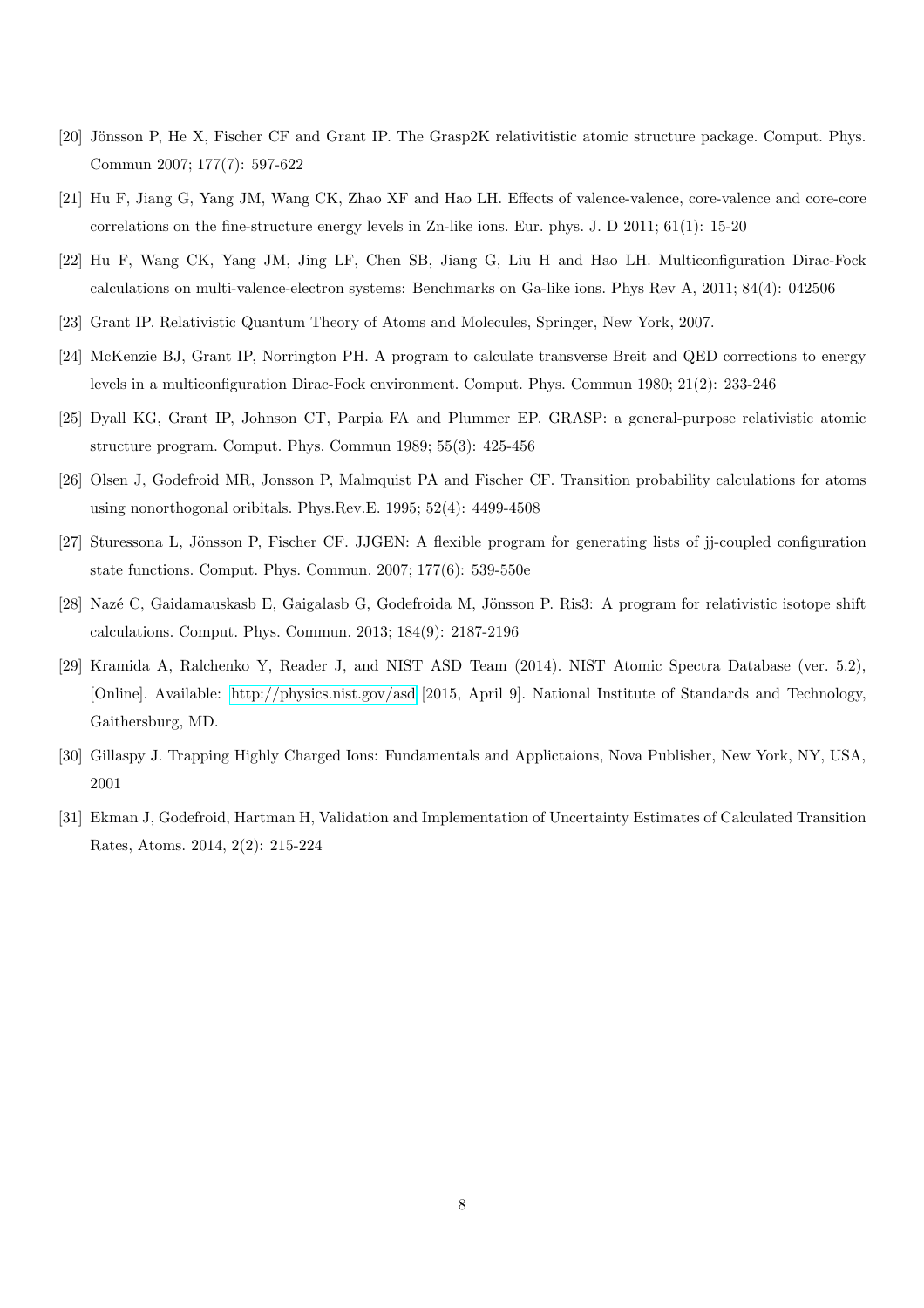Table A

Level NIST CV(n=6) CV(n=5) CV(n=4) VV DF Hao ∆1 ∆2 ∆3 ∆4  $3s^23p\ ^2P^o_{1/2}$  $0 \hspace{1.9cm} 0 \hspace{1.9cm} 0 \hspace{1.9cm} 0 \hspace{1.9cm} 0 \hspace{1.9cm} 0 \hspace{1.9cm} 0 \hspace{1.9cm} 0 \hspace{1.9cm} 0 \hspace{1.9cm} 0$  $3s^2 3p\ ^2P^o_{3/2}$ 204020 204142 204135 204107 203856 207340 204106 122 -164 3320 86  $3s3p^2$   ${}^4P_{1/2}$  $^{2}$   $^{4}P_{1/2}$  538435 539933 539777 539719 539383 540894 540083 1498 948 2459 1648  $3s3p^2$   ${}^2D_{3/2}$  $^{2}$   $^{2}D_{3/2}$  816860 817241 817171 817397 818018 821549 819074 381 1158 4689 2214  $3s3p^2~^2P_{1/2}$  $^{2}$   $^{2}P_{1/2}$  891280 891888 891997 892491 897138 895115 893363 608 5858 3835 2083  $3s3p^2$   ${}^2D_{5/2}$  $^{2}$   $^{2}D_{5/2}$  914330 914569 914414 914409 913814 921564 916047 239 -516 7234 1717  $3s^23d$  ${}^{2}D_{3/2}$  1080540 1081045 1081097 1081597 1085630 1087055 505 505 5090 6515  $3s3p^2~^2S_{1/2}$  $^{2}$   $^{2}S_{1/2}$   $^{1095240}$   $^{1097226}$   $^{1097403}$   $^{1098180}$   $^{1100081}$   $^{1103515}$   $^{1098614}$   $^{1986}$   $^{4841}$   $^{8275}$   $^{3374}$  $3s3p^2~^2P_{3/2}$  $^{2}$   $^{2}P_{3/2}$  1150820 1151578 1151755 1152664 1156119 1158211 1117153 758 5299 7391  $3s^23d$  ${}^{2}D_{5/2}$  1162130 1162546 1162664 1163602 1164874 1170356 416 2744 8226 -44977

Comparison between the present calculations of level energies (in cm−<sup>1</sup> ) and experimental data for some transitions in Mo XXX.∆1=VV-NIST, ∆2=CV(n=6)-NIST , ∆3=Hao-NIST.

Table B

<span id="page-8-0"></span>The configuration mixing coefficients and contributions for some level in Mo XXX. The number in the parenthesis refers to the level number(the key in Table [1\)](#page-10-0).

| Key            | Level                           | Mix                  | Contribution         | Reference            |
|----------------|---------------------------------|----------------------|----------------------|----------------------|
| $\mathbf{1}$   | $3s^23p^2P^o_{1/2}$             | $0.99(1) + 0.09(22)$ | $0.98(1) + 0.01(22)$ |                      |
| $\overline{2}$ | $3s^23p~^2P_{3/2}^o$            | $0.99(2) + 0.10(30)$ | $0.98(2) + 0.01(30)$ |                      |
| 3              | $3s3p^2$ <sup>4</sup> $P_{1/2}$ | $0.91(3) + 0.37(10)$ | $0.83(3) + 0.14(10)$ | $0.82(3)+0.14(10)$   |
| $\overline{4}$ | $3s3p^2~^4P_{3/2}$              | $-0.99(4) + 0.16(8)$ | $0.96(4) + 0.03(9)$  |                      |
| 5              | $3s3p^2~^4P_{5/2}$              | $0.80(5)-0.57(8)$    | $0.64(5) + 0.33(8)$  |                      |
| 6              | $3s3p^2$ $^2D_{3/2}$            | $0.86(6)+0.35(9)$    | $0.74(6)+0.12(9)$    | $0.76(6)+0.12(9)$    |
| 7              | $3s3p^2~^2P_{1/2}$              | $0.83(7)+0.43(10)$   | $0.68(7) + 0.18(10)$ | $0.67(7) + 0.21(10)$ |
| 8              | $3s3p^2$ ${}^2D_{5/2}$          | $0.72(8)+0.42(5)$    | $0.52(8) + 0.34(5)$  | $0.54(8)+0.34(5)$    |
| 9              | $3s^23d^2D_{3/2}$               | $0.66(9)-0.73(11)$   | $0.43(9)+053(11)$    | $0.56(9)+0.43(11)$   |
| 10             | $3s3p^2~^2S_{1/2}$              | $0.82(10)-0.51(7)$   | $0.67(10) + 0.26(7)$ | $0.65(10)+0.30(7)$   |
| 11             | $3s3p^2~^2P_{3/2}$              | $0.57(11) + 0.65(9)$ | $0.33(11)+0.42(9)$   | $0.32(11)+0.45(9)$   |
| 12             | $3s^23d^2D_{5/2}$               | $0.91(12) - 0.37(8)$ | $0.83(12) + 0.14(8)$ | $0.86(12)+0.13(8)$   |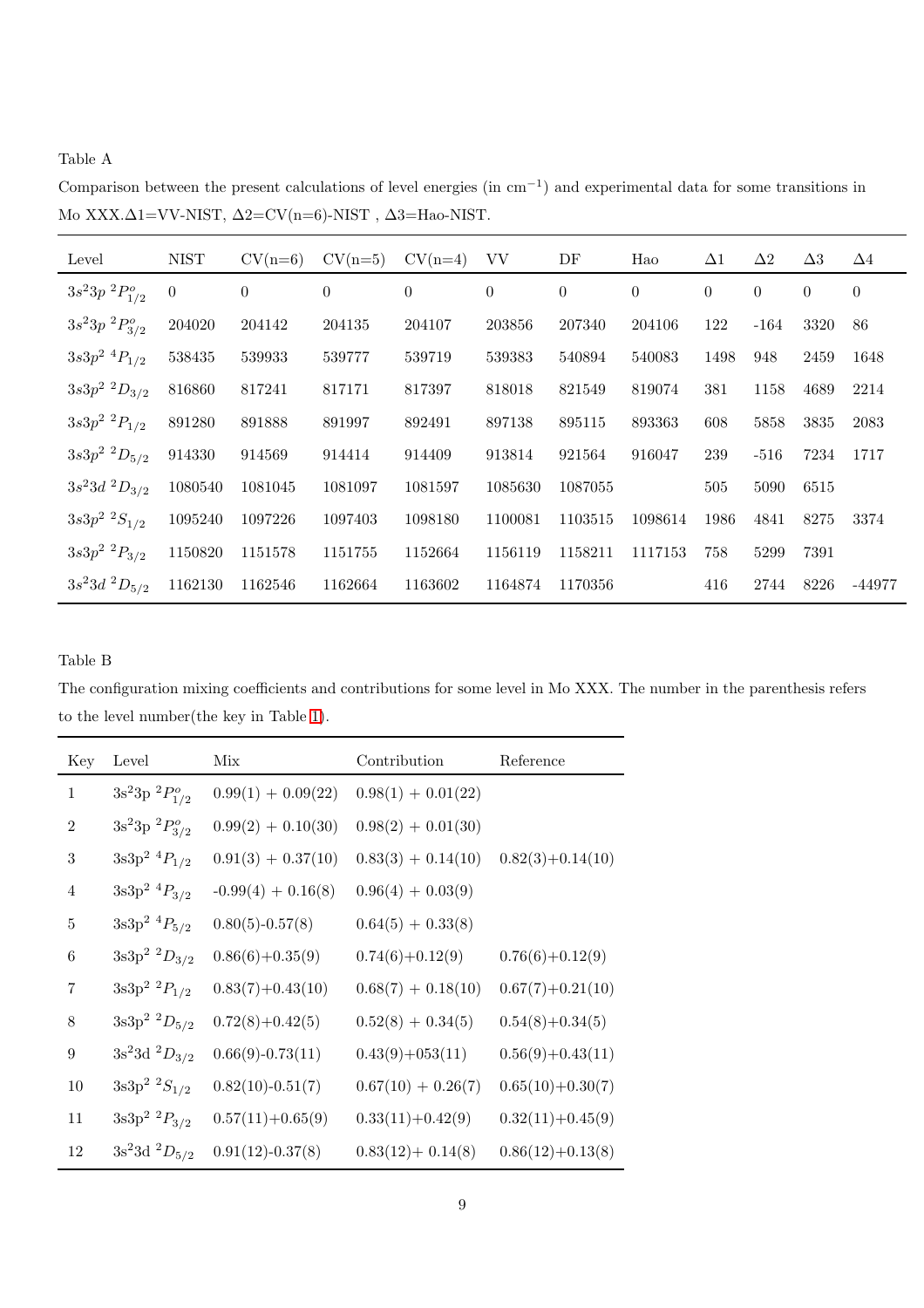Table C

<span id="page-9-0"></span>Comparison between the present calculations of wavelengths ( $\lambda$  in Å) and experimental data for some transitions in Mo XXX. Diff1=CV-NIST, Diff2=VV-NIST.

| i              | j  | NIST   | CV     | VV     | Diff1   | Diff <sub>2</sub> |
|----------------|----|--------|--------|--------|---------|-------------------|
| 1              | 3  | 186.22 | 185.21 | 185.40 | 1.01    | 0.82              |
| 1              | 6  | 122.42 | 122.36 | 122.25 | 0.06    | 0.17              |
| $\mathbf{1}$   | 7  | 112.17 | 112.12 | 111.47 | 0.05    | 0.70              |
| 1              | 9  | 92.55  | 92.5   | 92.11  | 0.05    | 0.44              |
| 1              | 10 | 91.27  | 91.14  | 90.90  | 0.13    | 0.37              |
| $\mathbf{1}$   | 11 | 86.86  | 86.84  | 86.50  | 0.02    | 0.36              |
| $\mathfrak{D}$ | 6  | 163.17 | 163.11 | 162.82 | 0.06    | 0.35              |
| $\mathfrak{D}$ | 7  | 145.5  | 145.54 | 144.24 | $-0.04$ | 1.26              |
| $\overline{2}$ | 8  | 140.77 | 140.76 | 140.85 | 0.01    | $-0.08$           |
| $\overline{2}$ | 9  | 114.09 | 114.04 | 113.41 | 0.05    | 0.68              |
| $\overline{2}$ | 10 | 112.16 | 111.97 | 111.58 | 0.19    | 0.58              |
| $\overline{2}$ | 11 | 105.62 | 105.55 | 105.01 | 0.07    | 0.61              |
| $\overline{2}$ | 12 | 104.37 | 104.34 | 104.04 | 0.03    | 0.33              |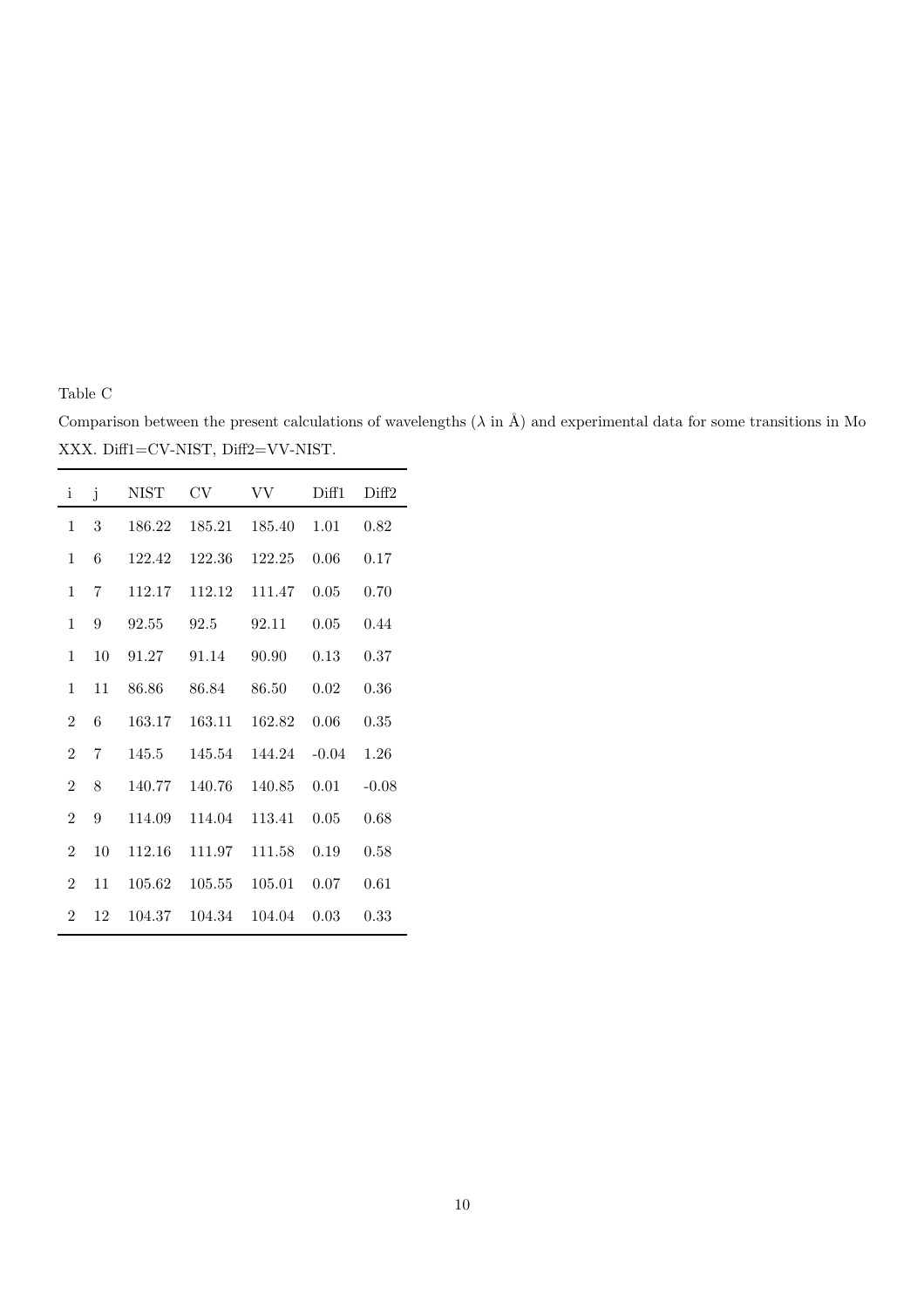<span id="page-10-0"></span>

| Table 1                        |  |  |  |
|--------------------------------|--|--|--|
| MCDHF energy levels in Mo XXX. |  |  |  |

| Key                 | configuration                                 | Level                 | J                  | Energies       | Splitting   |
|---------------------|-----------------------------------------------|-----------------------|--------------------|----------------|-------------|
| $\,1$               | $3s^23p$                                      | $^{2}P$               | $1/2$ -            | 0.00           | $0.00\,$    |
| $\boldsymbol{2}$    | $3s^23p$                                      | ${}^{2}P$             | $3/2$ -            | 204142.17      | 204142.17   |
| 3                   | $\rm 3s3p^2$                                  | ${}^4P$               | $1/2 +$            | 539932.66      | 335790.49   |
| 4                   | $\rm 3s3p^2$                                  | ${}^4P$               | $3/2 +$            | 668580.17      | 128647.51   |
| 5                   | $3s3p^2$                                      | ${}^4P$               | $5/2 +$            | 724214.07      | 55633.90    |
| 6                   | $3s3p^2$                                      | ${}^{2}D$             | $3/2 +$            | 817241.14      | 93027.06    |
| $\scriptstyle{7}$   | $3s3p^2$                                      | ${}^{2}P$             | $1/2 +$            | 891888.45      | 74647.31    |
| $\,8\,$             | $\rm 3s3p^2$                                  | ${}^2D$               | $5/2 +$            | 914569.39      | 22680.94    |
| $\boldsymbol{9}$    | $3\mathrm{s}^23\mathrm{d}$                    | $^2\hspace{0.025cm}D$ | $3/2 +$            | 1081045.27     | 166475.88   |
| 10                  | $\rm 3s3p^2$                                  | ${}^{2}S$             | $1/2 +$            | 1097225.55     | 16180.28    |
| 11                  | $\rm 3s3p^2$                                  | $^{2}P$               | $3/2 +$            | 1151577.74     | 54352.19    |
| 12                  | $\rm 3s^23d$                                  | ${}^2D$               | $5/2 +$            | 1162545.98     | 10968.24    |
| 13                  | $3p^3$                                        | ${}^2D$               | $3/2$ -            | 1403530.96     | 240984.98   |
| 14                  | 3s3p3d                                        | $(^3P)^4F$            | $3/2$ -            | 1501039.42     | 97508.46    |
| 15                  | 3p <sup>3</sup>                               | ${}^{2}D$             | $5/2$ -            | 1511880.34     | 10840.91    |
| 16                  | 3p <sup>3</sup>                               | ${}^3S$               | $3/2$ -            | 1549915.54     | 38035.20    |
| 17                  | $3\mathrm{s}3\mathrm{p}3\mathrm{d}$           | $(^3P)^4F$            | $5/2$ -            | 1557723.54     | 7808.00     |
| 18                  | 3s3p3d                                        | $(^3P)^4F$            | $7/2$ -            | $1606542.86\,$ | 48819.33    |
| 19                  | 3s3p3d                                        | $(^3P)^4D$            | $3/2$ -            | 1628013.92     | 21471.06    |
| $20\,$              | $3\mathrm{s}3\mathrm{p}3\mathrm{d}$           | $(^3P)^4P$            | $5/2$ -            | 1630601.06     | 2587.14     |
| 21                  | 3s3p3d                                        | $(^3P)^4D$            | $1/2$ -            | 1630698.32     | 97.26       |
| 22                  | $\rm 3p^3$                                    | ${}^{2}P$             | $1/2$ -            | 1669684.43     | 38986.11    |
| 23                  | 3s3p3d                                        | $(^3P)^2F$            | $5/2$ -            | 1731519.59     | 61835.16    |
| 24                  | 3s3p3d                                        | $(^3P)^4F$            | $9/2$ -            | 1734429.20     | 2909.61     |
|                     |                                               | $({}^3P)^2D$          | $3/2$ -            |                |             |
| 25                  | 3s3p3d                                        | $(^3P)^4D$            |                    | 1755461.64     | 21032.44    |
| <b>26</b><br>$27\,$ | 3s3p3d<br>$3\mathrm{s}3\mathrm{p}3\mathrm{d}$ | $(^3P)^4D$            | $5/2$ -<br>$7/2$ - | 1774961.58     | 19499.93    |
|                     |                                               | $(^3P)^4P$            | $1/2$ -            | 1776545.64     | 1584.07     |
| ${\bf 28}$          | 3s3p3d                                        | $(^3P)^4P$            |                    | 1778672.85     | 2127.21     |
| 29                  | 3s3p3d<br>3p <sup>3</sup>                     | $^{2}P$               | $3/2$ -            | 1781174.25     | 2501.40     |
| $30\,$              |                                               | $(^3P)^2D$            | $3/2$ -            | 1789984.63     | 8810.38     |
| 31                  | 3s3p3d                                        | $(^1P)^2D$            | $5/2$ -            | 1837623.51     | 47638.87    |
| 32                  | 3s3p3d                                        | $(^3P)^2F$            | $3/2$ -            | 1902843.56     | 65220.05    |
| 33                  | $3\mathrm{s}3\mathrm{p}3\mathrm{d}$           |                       | $7/2$ -            | 1908301.16     | 5457.60     |
| 34                  | 3s3p3d                                        | $(^1P)^2F$            | $7/2$ -            | 1984804.08     | 76502.92    |
| $35\,$              | 3s3p3d                                        | $(^1P)^2F$            | $5/2$ -            | 1987248.47     | $2444.39\,$ |
| 36                  | 3s3p3d                                        | $({}^3P)^2P$          | $1/2$ -            | 1991520.71     | 4272.24     |
| 37                  | 3s3p3d                                        | $(^1P)^2P$            | $1/2$ -            | 2024759.51     | 33238.81    |
| 38                  | 3s3p3d                                        | $({}^3P)^2P$          | $3/2$ -            | $2050128.33\,$ | 25368.81    |
| 39                  | 3s3p3d                                        | $(^1P)^2D$            | $5/2$ -            | 2058040.17     | 7911.85     |
| 40                  | 3s3p3d                                        | $(^1P)^2P$            | $3/2$ -            | 2072367.02     | 14326.85    |
| 41                  | $3p^23d$                                      | $(^3P)^4F$            | $3/2 +$            | 2215298.66     | 142931.64   |
| 42                  | $3p^23d$                                      | $(^3P)^4F$            | $5/2 +$            | 2280269.86     | 64971.19    |
| 43                  | $3p^23d$                                      | $(^1D)^2F$            | $5/2 +$            | 2332185.03     | 51915.17    |
| 44                  | $\rm 3p^23d$                                  | $({}^3P)^2P$          | $3/2 +$            | 2366071.26     | 33886.23    |
| 45                  | $3p^23d$                                      | $(^1D)^2F$            | $7/2 +$            | 2368026.03     | 1954.77     |
| 46                  | $\rm 3p^23d$                                  | $(^3P)^4D$            | $1/2 +$            | 2378107.68     | 10081.65    |
| 47                  | $\rm 3p^23d$                                  | $({}^3P)^4F$          | $7/2 +$            | 2399202.37     | 21094.69    |
| 48                  | $3p^23d$                                      | $({}^3P)^4F$          | $9/2 +$            | 2432360.86     | 33158.49    |
| 49                  | $3p^23d$                                      | $({}^3P)^4D$          | $3/2 +$            | 2438520.74     | 6159.87     |

*Continued. . .*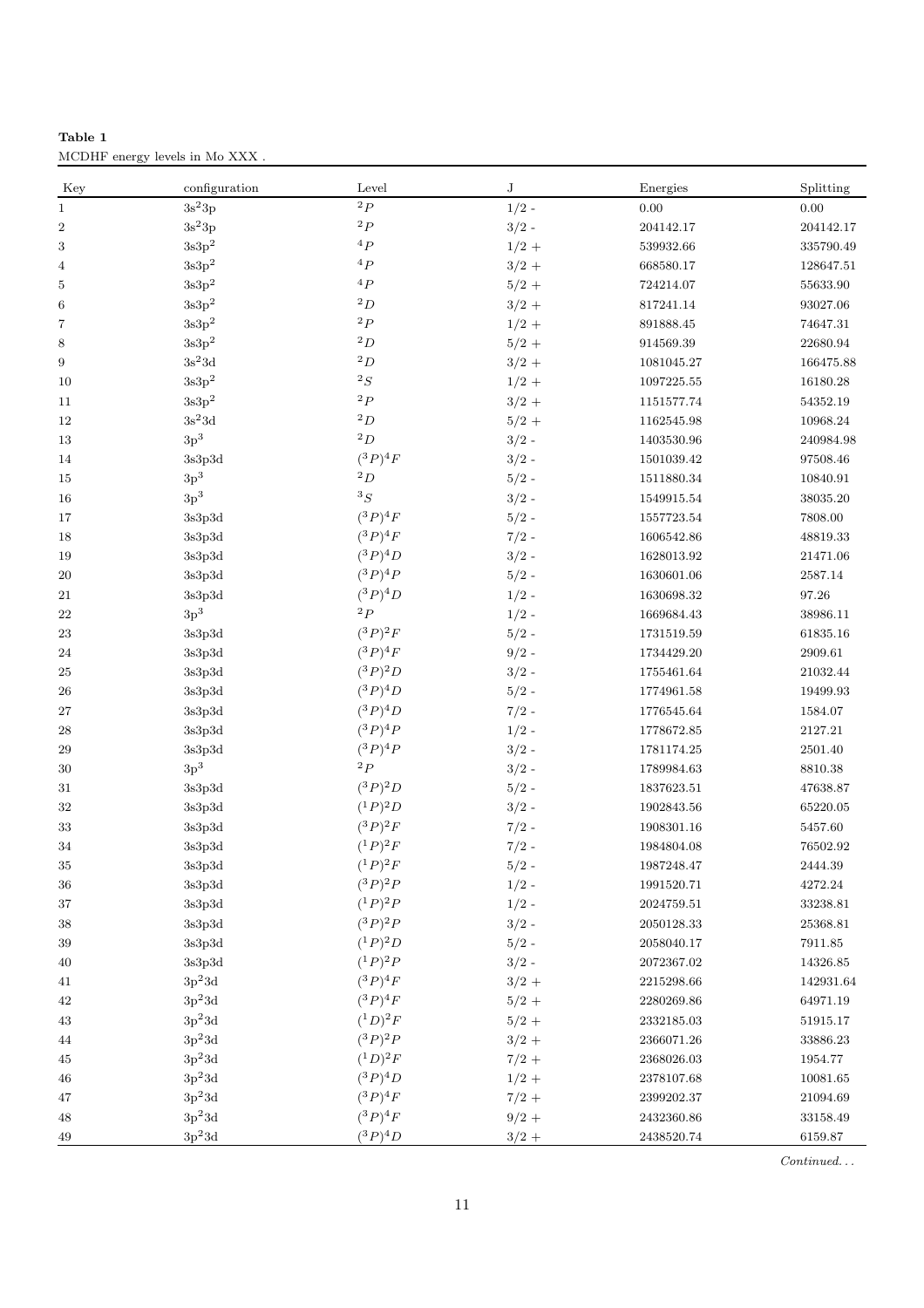Table [1](#page-10-0)  $\mathrm{contd.}$  . .

| Key      | configuration              | Level            | J       | Levels         | Splitting   |
|----------|----------------------------|------------------|---------|----------------|-------------|
| $50\,$   | $3p^23d$                   | $(^3P)^4D$       | $5/2 +$ | 2441684.31     | 3163.58     |
| 51       | $3p^23d$                   | $(^1D)^2D$       | $5/2 +$ | 2479568.11     | 37883.80    |
| $52\,$   | $3p^23d$                   | $(^3P)^4P$       | $3/2 +$ | 2483257.49     | 3689.38     |
| $53\,$   | $3p^23d$                   | $(^3P)^4P$       | $1/2 +$ | 2494586.01     | 11328.52    |
| 54       | $3p^23d$                   | $(^1D)^2G$       | $7/2 +$ | 2496986.85     | 2400.84     |
| 55       | $3p^23d$                   | $(^3P)^2P$       | $1/2 +$ | 2570478.79     | 73491.94    |
| 56       | $3p^23d$                   | $(^1D)^2D$       | $3/2 +$ | $2577258.59\,$ | 6779.80     |
| 57       | $3p^23d$                   | $(^3P)^2F$       | $5/2 +$ | 2582017.35     | 4758.75     |
| 58       | $3p^23d$                   | $({}^3P)^4D$     | $7/2 +$ | 2584888.65     | 2871.31     |
| 59       | $3p^23d$                   | $(^{1}D)^{2}P$   | $1/2 +$ | 2601588.98     | 16700.33    |
| 60       | $\rm 3p^23d$               | $(^1D)^2G$       | $9/2 +$ | 2612466.36     | 10877.38    |
| 61       | $3p^23d$                   | $(^3P)^4P$       | $3/2 +$ | 2619122.62     | 6656.26     |
| $62\,$   | $\rm 3p^23d$               | $(^3P)^4P$       | $5/2 +$ | 2623100.42     | 3977.80     |
| 63       | $3\mathrm{s}3\mathrm{d}^2$ | $(^3F_2)^4F$     | $3/2 +$ | 2643749.20     | 20648.78    |
| 64       | $\rm 3s3d^2$               | $({}^3F_2)^4F$   | $5/2 +$ | 2657868.79     | 14119.59    |
| 65       | $\rm 3s3d^2$               | $({}^3F_2)^4F$   | $7/2 +$ | 2675504.83     | 17636.04    |
| 66       | $\rm 3s3d^2$               | $({}^3F_2)^4F$   | $9/2 +$ | 2699614.93     | 24110.10    |
| 67       | $3p^23d$                   | $(^3P)^2F$       | $7/2 +$ | 2707035.71     | 7420.78     |
| 68       | $3p^23d$                   | $({}^{1}D)^{2}S$ | $1/2 +$ | 2710674.63     | 3638.93     |
| 69       | $3p^23d$                   | $(^{1}S)^{2}D$   | $3/2 +$ | 2715983.07     | 5308.44     |
| 70       | $\rm 3s3d^2$               | $(^3P_2)^4P$     | $1/2 +$ | 2733451.18     | 17468.10    |
| 71       | $3\mathrm{s}3\mathrm{d}^2$ | $(^1D_2)^2D$     | $3/2 +$ | 2737356.61     | $3905.43\,$ |
| $\bf 72$ | $3\mathrm{s}3\mathrm{d}^2$ | $(^3F_2)^4P$     | $5/2 +$ | 2739241.99     | 1885.38     |
| 73       | $3p3d^2$                   | $(^1S_0)^2D$     | $5/2 +$ | 2762209.41     | 22967.42    |
| $74\,$   | $\rm 3p3d^2$               | $(^3P_2)^2D$     | $5/2 +$ | 2811197.77     | 48988.36    |
| 75       | $\rm 3s3d^2$               | $(^1D_2)^2D$     | $3/2 +$ | 2811626.31     | 428.54      |
| 76       | $3\mathrm{s}3\mathrm{d}^2$ | $(^1G_2)^2G$     | $7/2 +$ | 2836862.79     | 25236.48    |
| 77       | $3\mathrm{s}3\mathrm{d}^2$ | $(^1G_2)^2G$     | $9/2 +$ | 2840080.04     | 3217.25     |
| 78       | $\rm 3s3d^2$               | $(^1D_2)^2D$     | $5/2 +$ | 2842413.86     | 2333.83     |
| 79       | $3\mathrm{p}3\mathrm{d}^2$ | $({}^3P_2)^2D$   | $3/2 +$ | 2856626.50     | 14212.64    |
| 80       | $3\mathrm{s}3\mathrm{d}^2$ | $({}^3F_2)^2F$   | $7/2 +$ | 2925924.33     | 69297.83    |
| 81       | $3\mathrm{s}3\mathrm{d}^2$ | $({}^3F_2)^4F$   | $5/2 +$ | 2927945.08     | 2020.75     |
| $82\,$   | $\rm 3s3d^2$               | $(^3P_2)^2P$     | $1/2 +$ | 2951909.75     | 23964.68    |
| 83       | $3\mathrm{s}3\mathrm{d}^2$ | $({}^3P_2)^2P$   | $3/2 +$ | 2996315.16     | 44405.41    |
| 84       | $3\mathrm{s}3\mathrm{d}^2$ | $(^1S_0)^2S$     | $1/2 +$ | 2998974.04     | 2658.88     |
| 85       | $3p3d^2$                   | $({}^3F_2)^4G$   | $5/2$ - | 3156841.36     | 157867.31   |
| 86       | $3p3d^2$                   | $({}^3F_2)^4G$   | $7/2$ - | 3215416.39     | 58575.04    |
| 87       | $3p3d^2$                   | $(^1D_2)^2F$     | $5/2$ - | 3249621.10     | 34204.71    |
| 88       | $3p3d^2$                   | $({}^3F_2)^2D$   | $3/2$ - | 3266198.70     | 16577.60    |
| 89       | $3p3d^2$                   | $({}^3F_2)^4G$   | $9/2$ - | 3272117.64     | 5918.93     |
| 90       | $3p3d^2$                   | $({}^3P_2)^4D$   | $1/2$ - | 3288921.23     | 16803.59    |
| 91       | $3p3d^2$                   | $({}^3P_2)^2S$   | $1/2$ - | 3291512.95     | $2591.72\,$ |
| 92       | $3p3d^2$                   | $({}^3F_2)^4F$   | $3/2$ - | 3310938.56     | 19425.61    |
| 93       | $3p3d^2$                   | $({}^3F_2)^4D$   | $7/2$ - | 3330658.37     | 19719.81    |
| 94       | $3p3d^2$                   | $(^3F_2)^4F$     | $5/2$ - | 3347039.19     | 16380.82    |
| 95       | $3p3d^2$                   | $(^1G_2)^2H$     | $9/2$ - | 3350527.44     | 3488.25     |
| 96       | $3p3d^2$                   | $({}^3P_2)^4D$   | $5/2$ - | 3359114.93     | 8587.49     |
| 97       | $3p3d^2$                   | $({}^3P_2)^2D$   | $3/2$ - | 3373848.79     | 14733.86    |
| 98       | $3p3d^2$                   | $(^1G_2)^2G$     | $7/2$ - | 3375374.81     | 1526.02     |
| 99       | $3p3d^2$                   | $({}^3P_2)^4P$   | $3/2$ - | 3387697.95     | 12323.14    |

*Continued. . .*